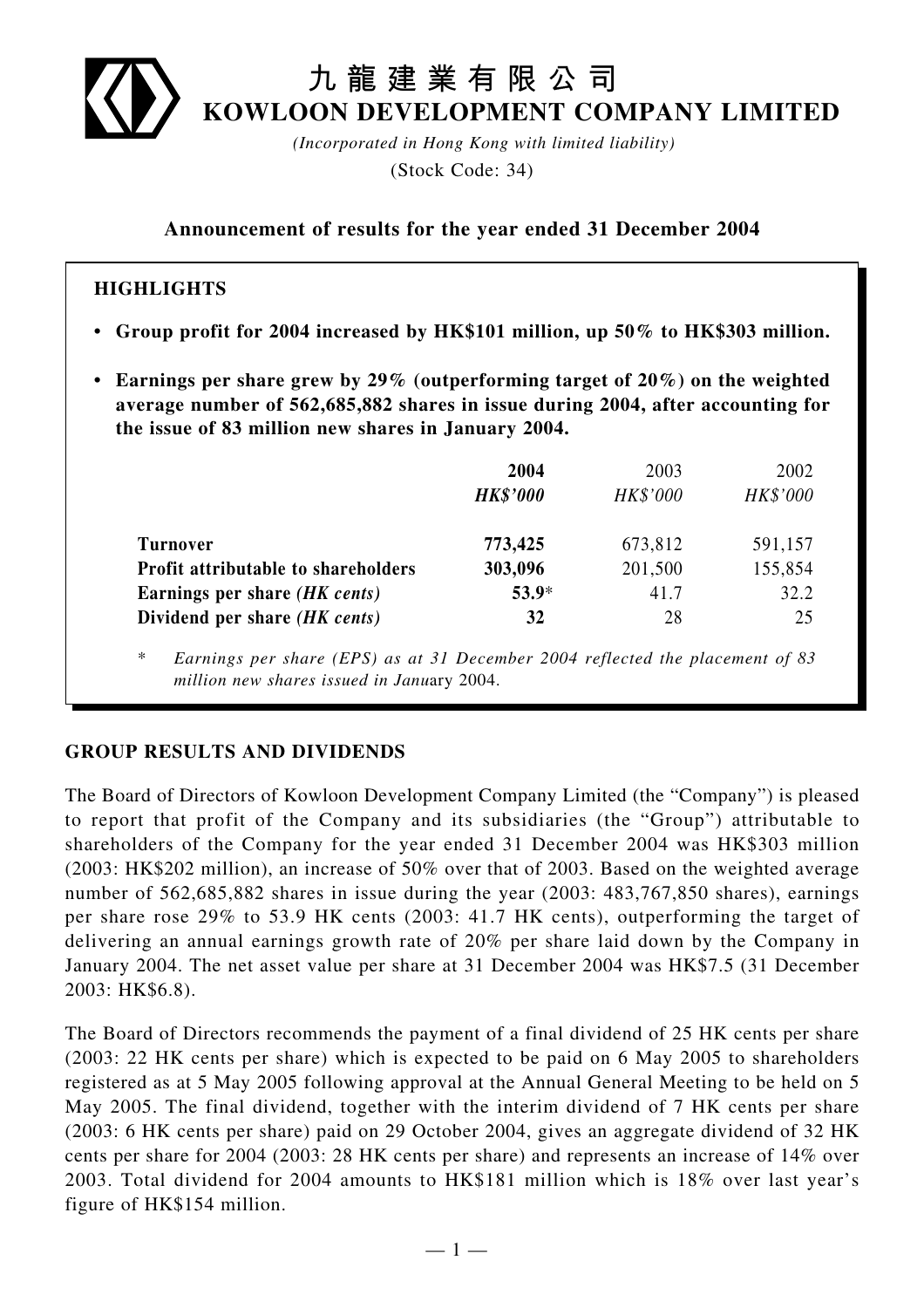The Register of Members of the Company will be closed from Thursday, 28 April 2005 to Thursday, 5 May 2005, both dates inclusive. To qualify for the final dividend, all transfers accompanied by the relevant share certificates must be lodged with the Company's Registrars, Computershare Hong Kong Investor Services Limited, at Shops 1712-6, 17th Floor, Hopewell Centre, 183 Queen's Road East, Wanchai, Hong Kong not later than 4:00 p.m. on Wednesday, 27 April 2005.

### **Consolidated Income Statement**

The audited consolidated results of the Group for the year ended 31 December 2004, together with the comparative figures of 2003 are as follows:

|                                     |                | 2004            | 2003       |
|-------------------------------------|----------------|-----------------|------------|
|                                     | <b>Note</b>    | <b>HK\$'000</b> | HK\$'000   |
| <b>Turnover</b>                     | $\overline{2}$ | 773,425         | 673,812    |
| Other revenue                       |                | 6,518           | 4,061      |
| Depreciation                        |                | (468)           | (567)      |
| Staff costs                         |                | (37, 824)       | (31, 432)  |
| Cost of inventories                 |                | (350, 419)      | (384, 776) |
| Other operating expenses            |                | (56,983)        | (24, 934)  |
| <b>Profit from operations</b>       |                | 334,249         | 236,164    |
| Finance costs                       |                | (6,169)         | (11,036)   |
| Share of profits less losses of     |                |                 |            |
| associated companies                |                | 12,889          | 7,496      |
| Profit on disposal of investments   |                |                 |            |
| in securities                       |                |                 | 2,399      |
| <b>Profit before taxation</b>       |                | 340,969         | 235,023    |
| Income tax                          | $\mathfrak{Z}$ | (38, 141)       | (33, 480)  |
| <b>Profit after taxation</b>        |                | 302,828         | 201,543    |
| Minority interests                  |                | 268             | (43)       |
| Profit attributable to shareholders |                | 303,096         | 201,500    |
| Dividends attributable              |                |                 |            |
| Interim dividend paid of 7 HK cents |                |                 |            |
| (2003: 6 HK cents) per share        |                | 39,674          | 29,026     |
| Final dividend proposed after the   |                |                 |            |
| balance sheet date of 25 HK cents   |                |                 |            |
| $(2003: 22$ HK cents) per share     |                | 141,692         | 124,689    |
|                                     |                | 181,366         | 153,715    |
| Earnings per share (HK cents)       | $\overline{4}$ | 53.9            | 41.7       |
|                                     |                |                 |            |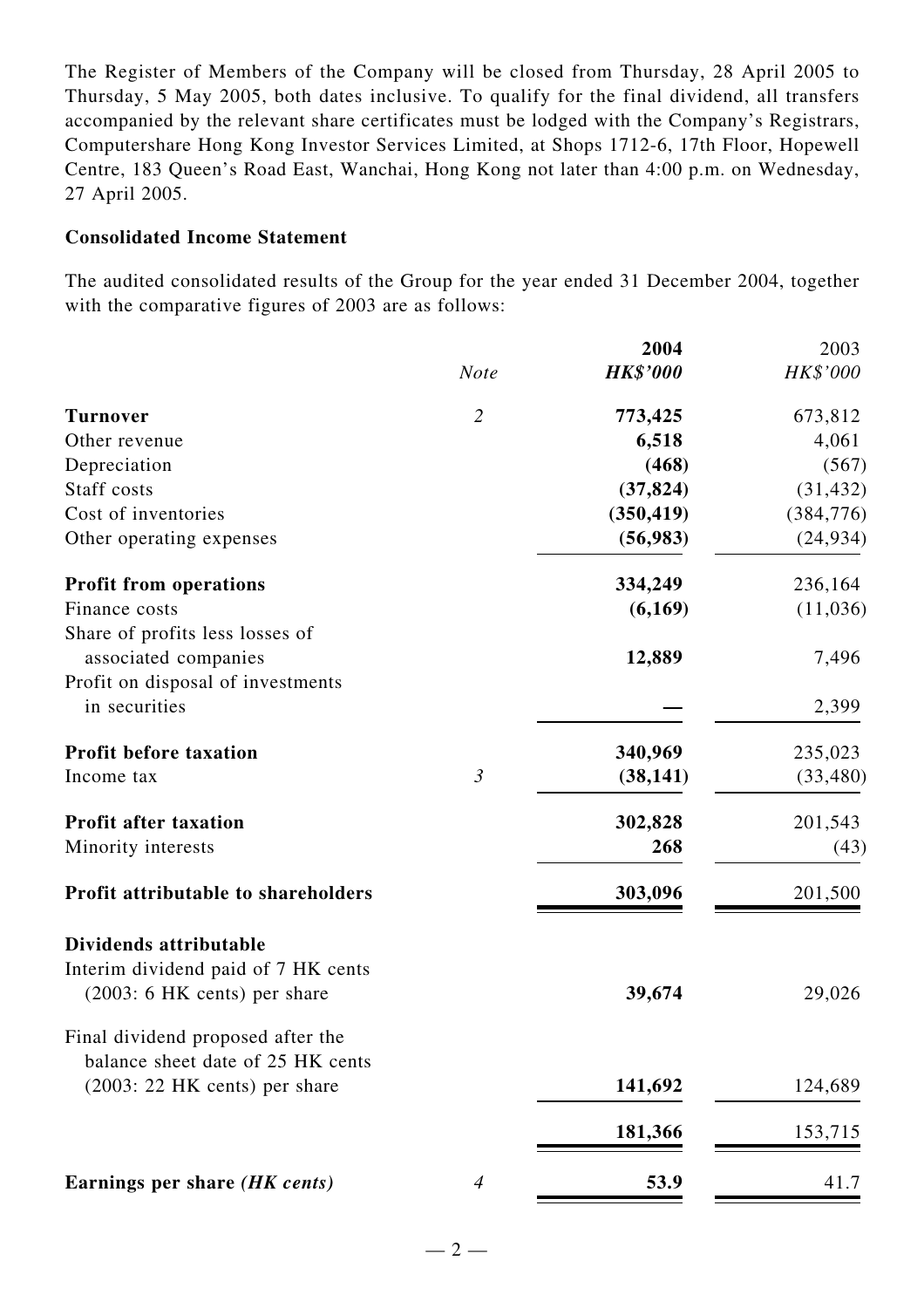#### *Notes:*

#### **1. Basis of preparation of accounts**

These accounts have been prepared in accordance with all applicable Hong Kong Financial Reporting Standards (which includes all applicable Statements of Standard Accounting Practice and Interpretations) issued by the Hong Kong Institute of Certified Public Accountants ("HKICPA"), accounting principles generally accepted in Hong Kong and the requirements of the Hong Kong Companies Ordinance. These accounts also comply with the applicable disclosure provision of the Rules Governing the Listing of Securities on The Stock Exchange of Hong Kong Limited.

HKICPA has issued a number of new and revised Hong Kong Financial Reporting Standards and Hong Kong Accounting Standards ("new HKFRSs") which are effective for accounting periods beginning on or after 1 January 2005.

The Group has not early adopted these new HKFRSs in the accounts for the year ended 31 December 2004. The Group has already commenced an assessment of the impact of these new HKFRSs but is not yet in a position to state whether these new HKFRSs would have a significant impact on its results of operations and financial position.

#### **2. Segment information**

|     |                            | Group turnover  |            | <b>Contribution to Group</b><br>operating profit |            |
|-----|----------------------------|-----------------|------------|--------------------------------------------------|------------|
|     |                            | 2004            | 2003       | 2004                                             | 2003       |
|     |                            | <b>HK\$'000</b> | HK\$'000   | <b>HK\$'000</b>                                  | HK\$'000   |
|     |                            |                 | (Restated) |                                                  | (Restated) |
| (a) | <b>Business segments</b>   |                 |            |                                                  |            |
|     | Property investment        | 206,595         | 179,308    | 182,778                                          | 163,768    |
|     | Property development       | 294,718         | 228,320    | 102,324                                          | 25,398     |
|     | Financing and investments  | 264,894         | 260,623    | 78,412                                           | 63,945     |
|     | Others                     | 7,218           | 5,561      | 2,624                                            | 868        |
|     |                            | 773,425         | 673,812    | 366,138                                          | 253,979    |
|     | Unallocated group expenses |                 |            | (31, 889)                                        | (17, 815)  |
|     | Profit from operations     |                 |            | 334,249                                          | 236,164    |
|     |                            |                 |            |                                                  |            |

For better presentation, financing business was reclassified from "others" to "financing and investments" and the comparative figures had been restated accordingly.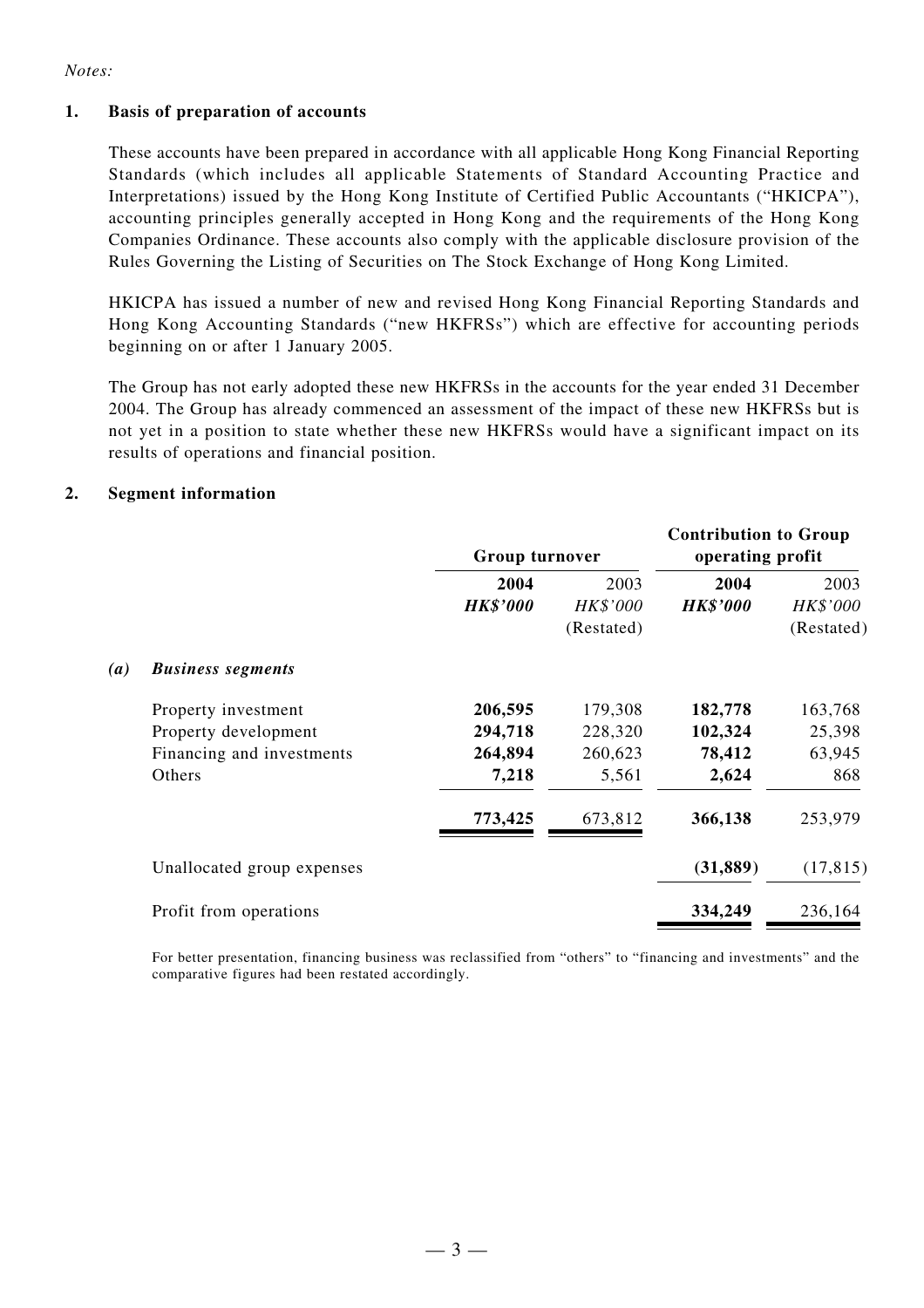#### *(b) Geographical segments*

|    |                                         | Group turnover  |          | <b>Contribution to Group</b><br>operating profit |          |
|----|-----------------------------------------|-----------------|----------|--------------------------------------------------|----------|
|    |                                         | 2004            | 2003     | 2004                                             | 2003     |
|    |                                         | <b>HK\$'000</b> | HK\$'000 | <b>HK\$'000</b>                                  | HK\$'000 |
|    | Hong Kong                               | 723,189         | 621,185  | 286,544                                          | 198,924  |
|    | North America                           | 43,679          | 23,431   | 42,780                                           | 23,281   |
|    | Europe                                  | 6,557           | 27,298   | 4,925                                            | 12,712   |
|    | Others                                  |                 | 1,898    |                                                  | 1,247    |
|    |                                         | 773,425         | 673,812  | 334,249                                          | 236,164  |
| 3. | Income tax                              |                 |          |                                                  |          |
|    |                                         |                 |          | 2004                                             | 2003     |
|    |                                         |                 |          | <b>HK\$'000</b>                                  | HK\$'000 |
|    | Current tax - Hong Kong                 |                 |          | 33,742                                           | 24,043   |
|    | Deferred tax                            |                 |          |                                                  |          |
|    | - Current year                          |                 |          | 1,064                                            | 5,792    |
|    | - Attributable to change in tax rate    |                 |          |                                                  | 1,172    |
|    |                                         |                 |          | 34,806                                           | 31,007   |
|    | Share of associated companies' taxation |                 |          |                                                  |          |
|    | — Hong Kong                             |                 |          | 479                                              | 276      |
|    | $-$ Overseas                            |                 |          | 2,856                                            | 2,197    |
|    |                                         |                 |          | 38,141                                           | 33,480   |

Hong Kong profits tax has been provided for at the rate of 17.5% (2003: 17.5%) on the estimated assessable profits. Overseas taxation has been provided for at the applicable tax rates ruling in the respective jurisdictions.

#### **4. Earnings per share**

#### *(a) Basic earnings per share*

*The calculation of basic earnings per share is based on the profit attributable to shareholders of HK\$303,096,312 (2003: HK\$201,499,732) and the weighted average number of shares in issue during the year of 562,685,882 (2003: 483,767,850).*

#### *(b) Diluted earnings per share*

*No diluted earnings per share for 2003 and 2004 has been presented as the Company had no dilutive potential shares for both years.*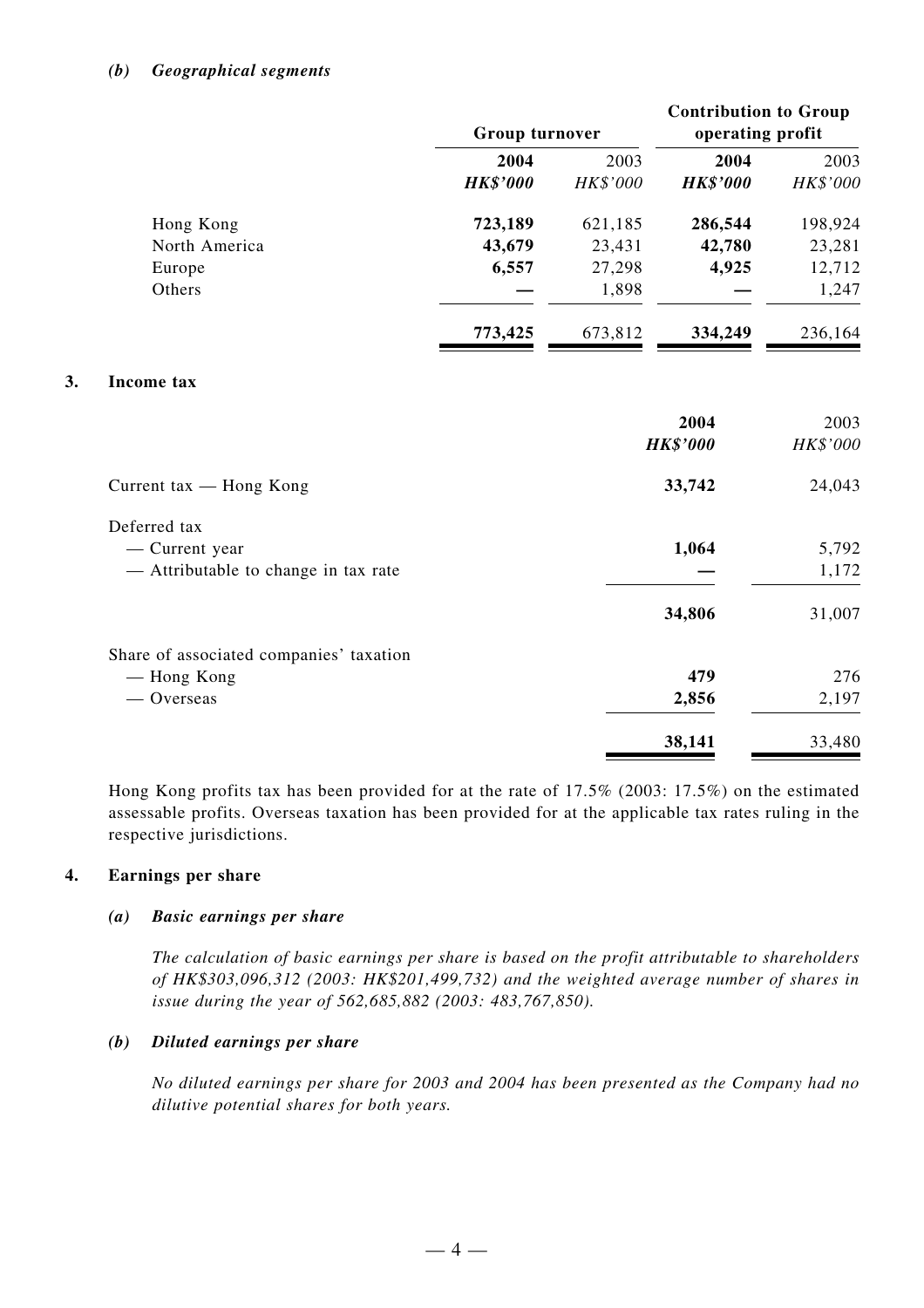#### **BUSINESS REVIEW**

Against the background of gradual economic recovery, expanded tourism from mainland China and buoyant property market, business environment and market sentiment have improved during the year.

The Group continued to grow and expand during the year under review. The results of our principal business activities, including property sales and leasing, were satisfactory with improvements recorded. In anticipation of a faster expansion, the Group issued 83 million new shares at the beginning of the year under review to provide for flexibility in development under a stronger capital base. After taking into account for the new issue, earnings per share grew by 29% on the weighted average number of 562,685,882 shares in issue during 2004.

In January 2004, recognising the promising prospects of Macau's economy, we acquired an 80% interest in the large-scale Macau residential property development project, La Baie Du Noble. With market oriented design and all rounded facilities, overwhelming interest has been received since commencement of the pre-sale of La Baie Du Noble, and about 80% of the residential units have been pre-sold.

In the first half of 2004, we acquired at a total consideration of HK\$152 million two commercial properties in Tsim Sha Tsui East to further strengthen our portfolio of investment properties and hence our recurrent income base. Both the office and retail sectors of the Group's portfolio have generally registered rising rents and improved occupancy rates during the year.

The Group achieved growth in profit from property sales in 2004 riding on the tide of appreciation in property prices. While income from rental activities still accounted for a significant portion of the Group's total profit, a more balanced contribution from property sales and rental activities has been achieved.

#### **Property Sales**

With the return in general confidence to the property market, the Group's property sales turnover in 2004 climbed to HK\$295 million, up 29% compared with HK\$228 million recorded in 2003. Such income was generated primarily from the sale of a majority of the 75 residential units of La Maison Du Nord at No.12 North Street and about 40% of the luxury residential units of Padek Palace at No.377 Prince Edward Road West.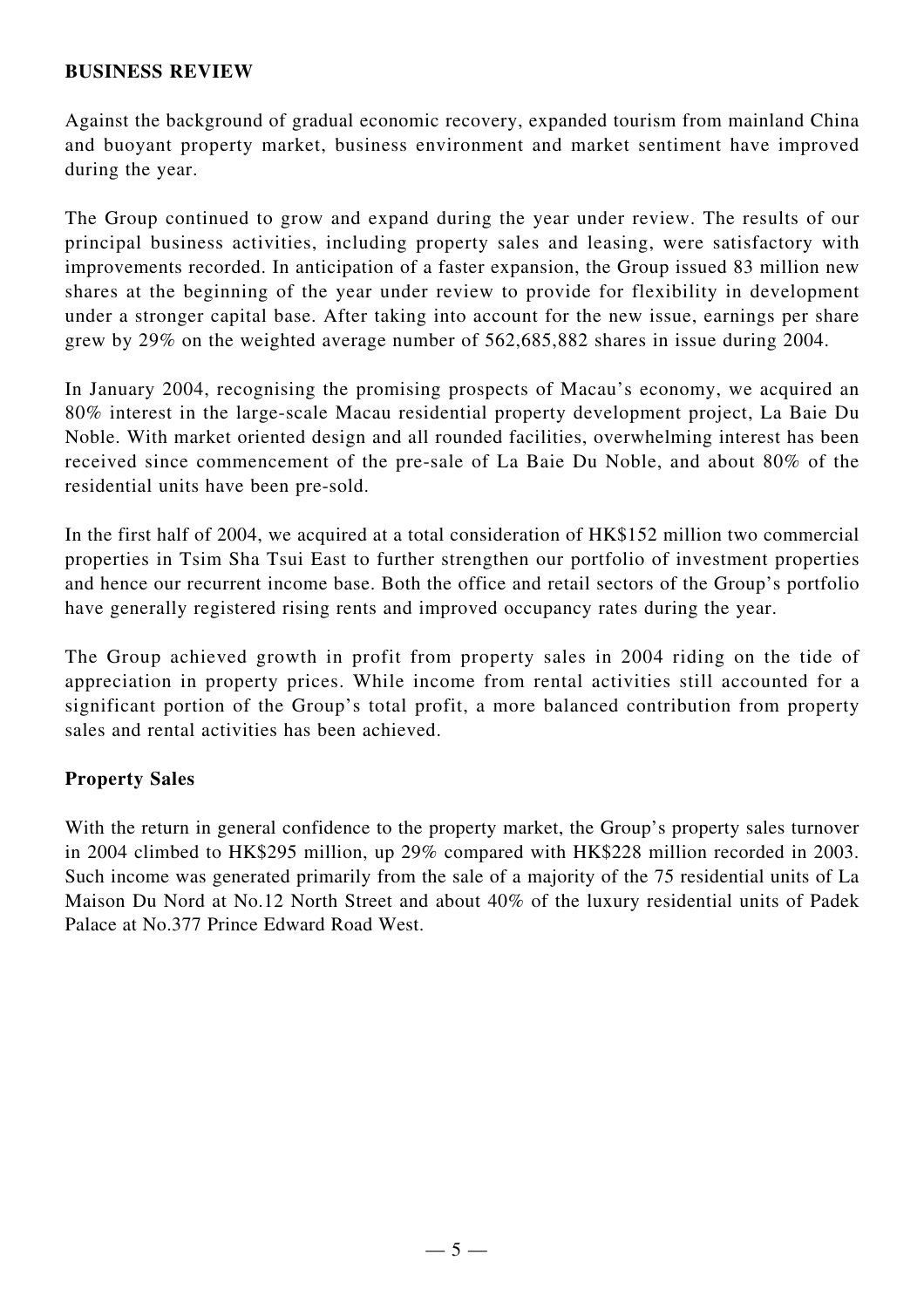# **Property Development**

# *Property development project completed*

| Location                                                                  | <b>Usage</b> | Group's<br><b>Interest</b><br>$($ %) | <b>Attributable</b><br><b>Gross Floor Area</b><br>(sq.ft.) |
|---------------------------------------------------------------------------|--------------|--------------------------------------|------------------------------------------------------------|
| Padek Palace<br>No.377 Prince Edward Road West<br>Kowloon City<br>Kowloon | Residential  | 100                                  | 54,896                                                     |

## *Property development projects in progress*

| $(\%)$  | (sq. ft.)                                      |                | Completion    |
|---------|------------------------------------------------|----------------|---------------|
|         |                                                |                |               |
|         |                                                |                |               |
|         | 1,280,000                                      | Superstructure | 2nd half 2005 |
|         |                                                | works in       |               |
|         |                                                | progress       |               |
|         |                                                |                |               |
| 100     | 128,084                                        | Superstructure | 1st half 2006 |
|         |                                                | works in       |               |
|         |                                                | progress       |               |
|         |                                                |                |               |
|         | 78,372                                         | Superstructure | 1st half 2006 |
|         |                                                | works in       |               |
| Renewal |                                                | progress       |               |
|         |                                                |                |               |
| 100     | 2,101,428                                      | Foundation     | 2007/08       |
|         |                                                | works in       |               |
|         |                                                | progress       |               |
|         |                                                |                |               |
|         | 3,587,884                                      |                |               |
|         | 80<br>Joint Venture<br>with Urban<br>Authority |                |               |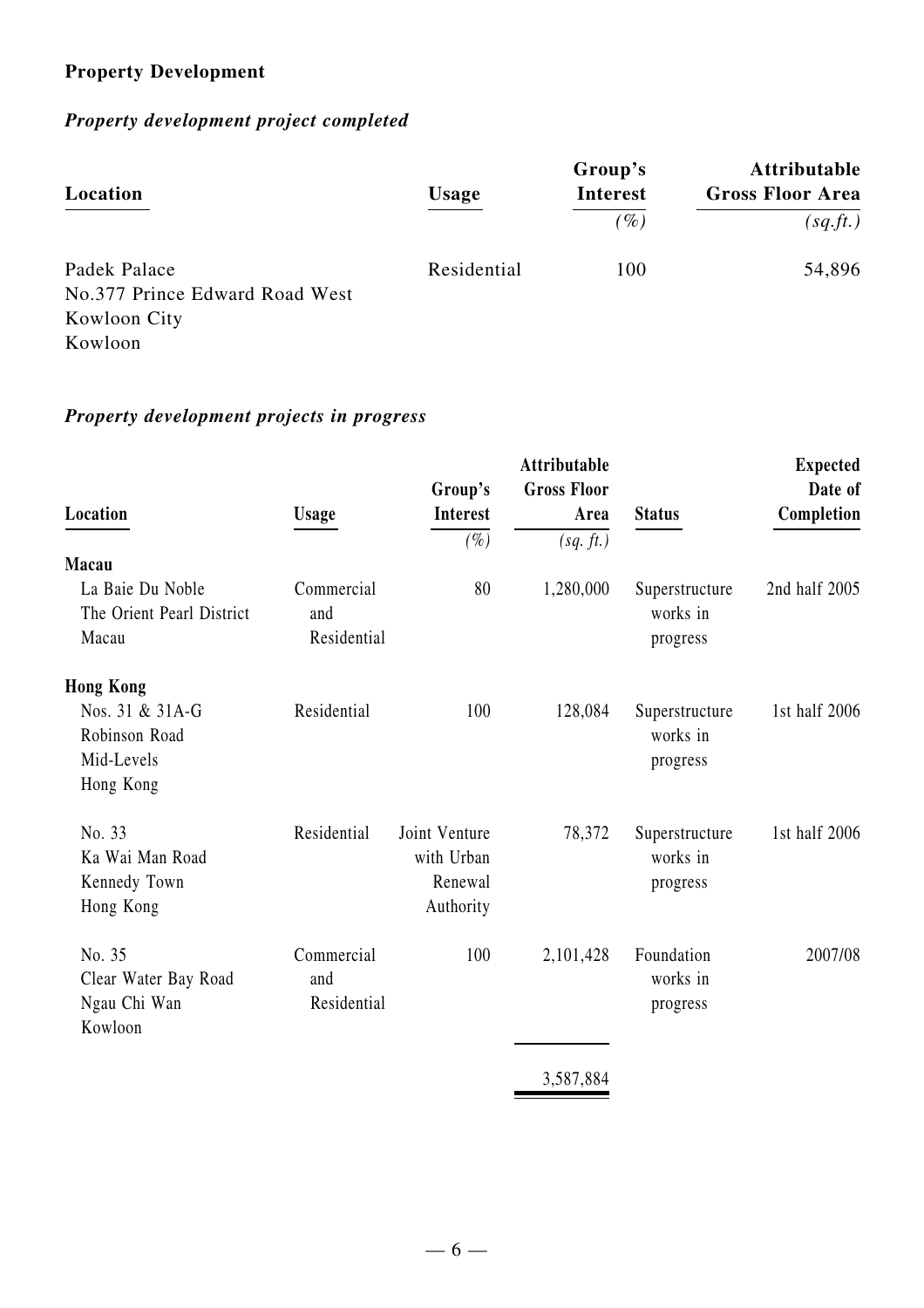### *La Baie Du Noble at The Orient Pearl District, Macau*

The Group acquired an 80% interest in La Baie Du Noble, a prominent commercial and residential property development project in Macau, in the beginning of 2004 at a consideration of HK\$400 million. This project involves the development of a luxury coast-front property in The Orient Pearl District comprising five residential blocks erected over a 3-storey podium with shopping mall, car parks, a clubhouse and recreational facilities.

### *31 & 31A-G Robinson Road, Mid-Levels, Hong Kong*

The development is being developed into a deluxe residential tower comprising a swimming pool, car parks, a clubhouse and recreational facilities.

### *33 Ka Wai Man Road, Kennedy Town, Hong Kong*

This residential project joint-ventured with Urban Renewal Authority involves the development of a high class residential tower with car parks, a clubhouse and a swimming pool.

#### *35 Clear Water Bay Road, Ngau Chi Wan, Kowloon*

The site will be developed into a comprehensive residential development with retail and community facilities. Following the award of site formation and foundation contract, foundation works have commenced. Land premium is currently under negotiation.

#### **Property Investment**

As the local economy gradually recovered in 2004, demand for grade A office and prime shops in tourist districts has maintained an upward trend. Both office and retail rental yields have generally improved for new leases and renewals. The gross rental income generated by the Group's portfolio of investment properties increased by 15% and reached HK\$207 million (2003: HK\$179 million). The increase was largely due to the rise in rental income from retail tenancies of Pioneer Centre and additional rental contributed by the two commercial properties in Tsim Sha Tsui East acquired by the Group in the first half of 2004.

The Group has gradually transformed Pioneer Centre into a youth-oriented focal point in Mongkok through the renovation programme for the shopping mall of Pioneer Centre which continued in 2004. Lettable gross floor area of the retail podium is around 180,000 sq. ft. upon completion of the renovation.

The overall occupancy rate of Pioneer Centre at the end of 2004 dropped slightly to 93% (2003: 96%). This was mainly caused by the renovation work on the Second and Third Floors of the Pioneer Centre shopping mall. In spite of the negative impact of the renovation work, rental income from Pioneer Centre increased 13% to HK\$169 million in 2004 (2003: HK\$149 million).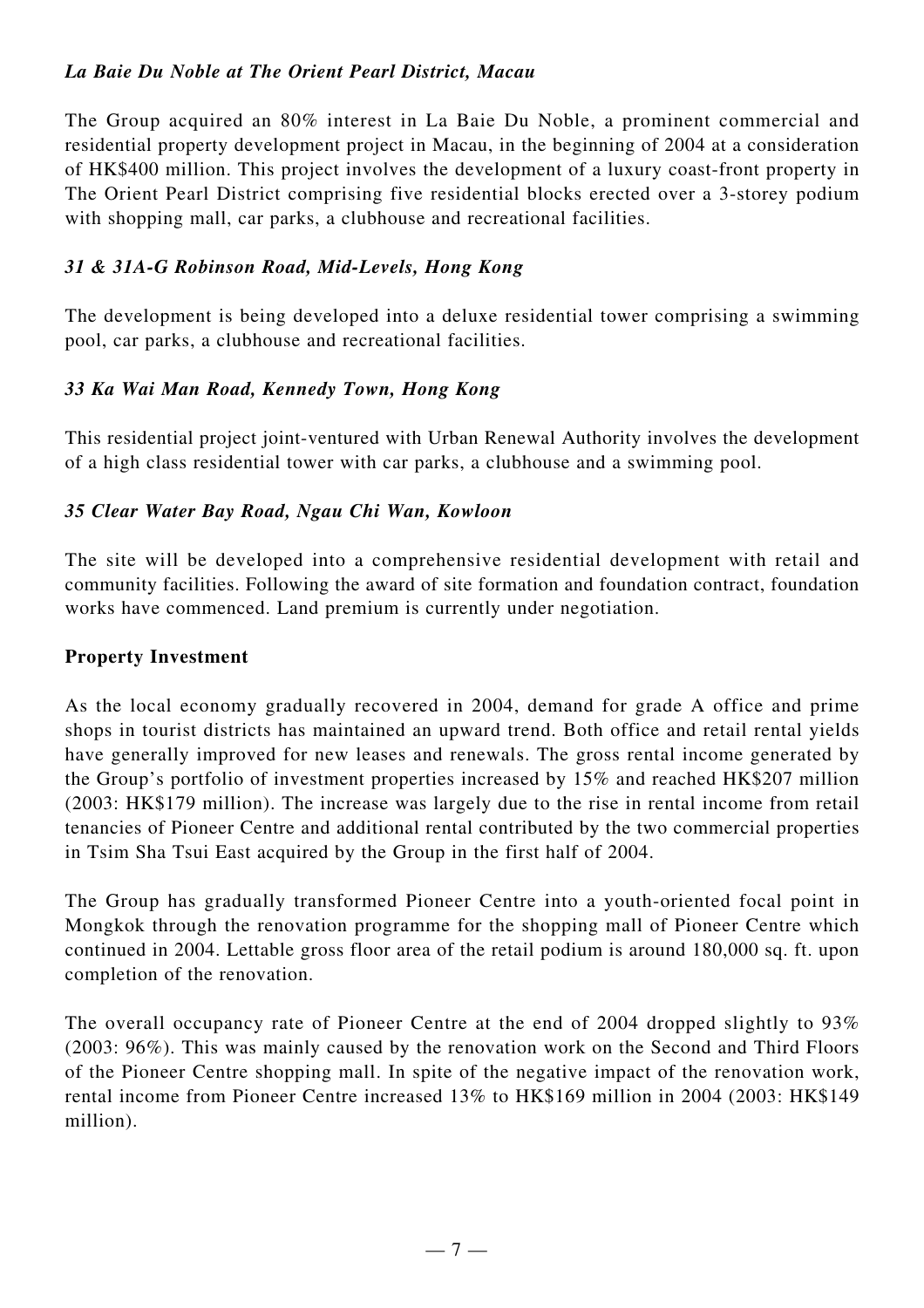Apart from Pioneer Centre, the Group's other investment properties, mainly comprising retail shopping malls, commercial offices and serviced apartments, also performed well in the year under review with occupancy staying above 95%. Taking into account additional rental income from the Second Floor of the commercial podium of New Mandarin Plaza and together with the shop spaces and 10 car parking spaces on the Basement Floor of Peninsula Centre acquired by the Group in the first half of 2004, gross rental income from investment properties excluding Pioneer Centre rose by 27% to HK\$38 million.

#### **Property Management**

The size of the portfolio managed by the Group and its associated companies as at the end of 2004 exceeded 7.7 million sq. ft. While the property management business generates relatively insignificant income to the Group, the provision of quality management services is an indispensable element for the general development of the Group's property business.

#### **Financing and Investments**

As at 31 December 2004, the Group had invested a total of HK\$239 million in financial investments of which HK\$110 million was in long term investment and HK\$129 million was in short term investment. The decrease in investment from HK\$459 million at the end of 2003 is a result of the early redemption by the issuer of the US\$50 million 10 year note held as long term investment before the end of 2004.

The Group's money-lending business which mainly involved the provision of property mortgages and second mortgages to purchasers of the Group's property developments has recorded reasonable growth during the year.

In the year under review, financing and investment activities delivered HK\$78 million contribution from operations as compared with HK\$64 million in 2003.

#### **Others**

The film library of the Group has contributed a small profit to the Group in 2004.

The performance of the footwear wholesale and retail business of Southern Success Corporation has been encouraging and profit has more than doubled in 2004. The 20% interest in the company has contributed about HK\$7.3 million profit to the Group (2003: HK\$3.5 million).

#### **FINANCIAL REVIEW**

#### **Financial Resources and Bank Borrowings**

The total bank borrowings of the Group as at 31 December 2004 amounted to HK\$1,752 million representing a decrease of HK\$457 million as from the end of 2003. In early 2004, the Group raised HK\$569 million from the issue of 83 million new shares. The sale of the development projects, La Maison Du Nord and Padek Palace, contributed a total cash inflow of more than HK\$250 million. In addition, the US\$50 million 10 year note held by the Group was redeemed early by the note issuer during the year under review. During 2004, the Group acquired an 80% interest in La Baie Du Noble, Macau, at a consideration of HK\$400 million and two investment properties in Tsim Sha Tsui East with a total cost of HK\$152 million.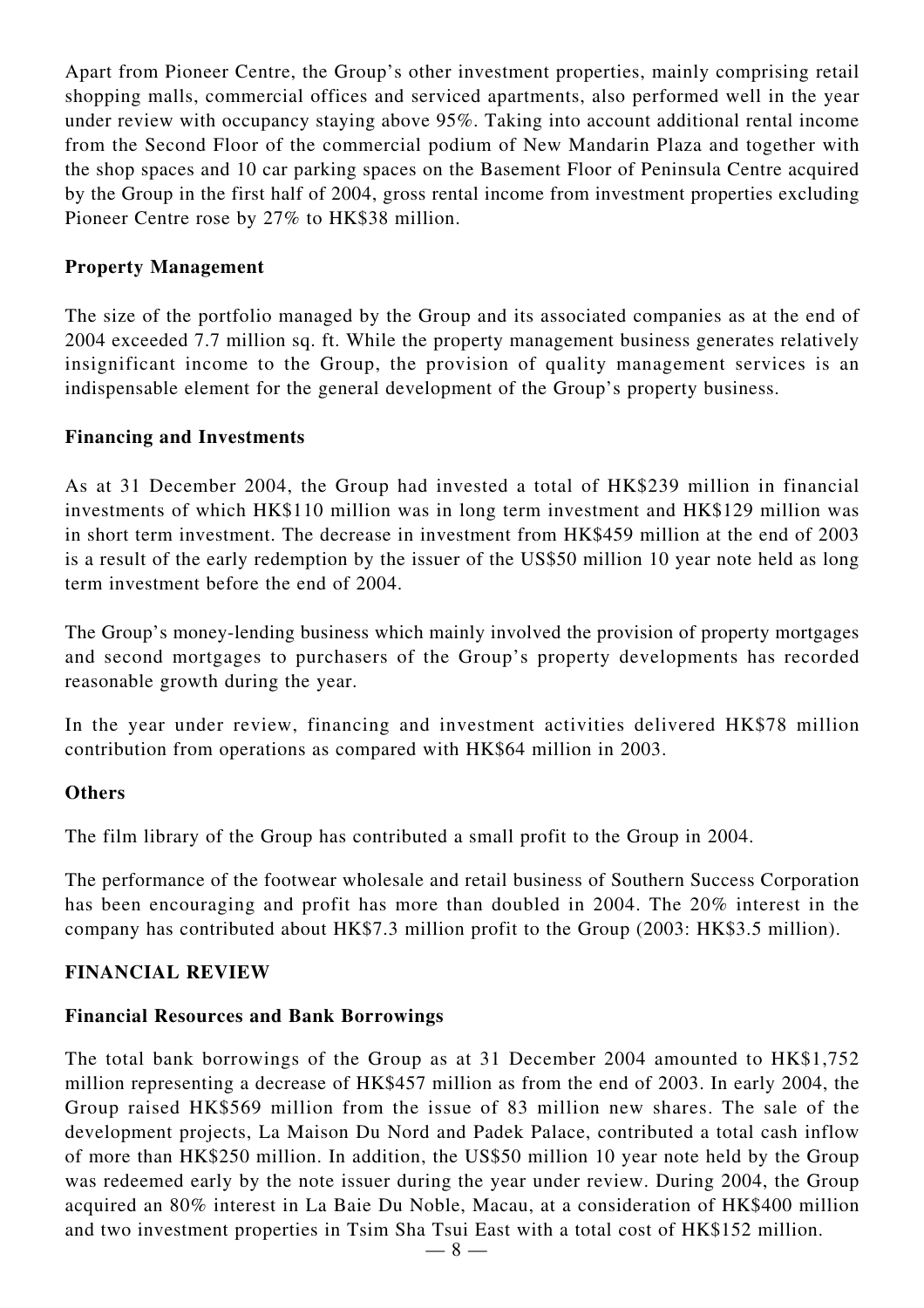The gearing ratio, calculated on the basis of bank borrowings to shareholders' equity, was substantially reduced to 41% at 31 December 2004 as compared with 67% at the end of 2003.

All banking facilities are arranged on a floating rate basis. The Group did not enter into any interest rate swap arrangement during the year. Management will observe the market, monitor the interest exposure closely and consider hedging when appropriate.

With committed undrawn financing facilities in place, cash inflow from property sales and recurrent rental income from the investment properties, the Group has sufficient funds to satisfy its capital commitments and working capital requirements in the upcoming year.

The Group has little exposure to currency risk as most of the Group's operations are in Hong Kong and transactions are denominated in local currency.

#### **Commitments**

As at 31 December 2004, the Group had contracted commitments of HK\$635 million for properties and another HK\$87 million for financial investments.

Commitments authorised but not contracted for related to properties under development amounted to HK\$5 million.

#### **Contingent Liabilities and Pledge of Assets**

The Group has given guarantees in the amount of HK\$14 million to insurance companies in respect of performance bonds entered into by the associated companies engaged in property management services.

As at 31 December 2004, properties and securities of the Group with an aggregate carrying value of HK\$3,960 million were pledged to banks to secure credit facilities or as margin for financial investments.

#### **PROSPECTS**

Prices of investment properties and land in Hong Kong have soared rapidly during the past year, which has led to a general reduction in investment opportunities with attractive profit margin. In this connection, the Group has adjusted its strategy and reduced the pace of sales of development properties while leaving the Group's business development and earnings growth unaffected.

Our development projects are progressing well as planned and they will be released to the market in the appropriate time which will hopefully maximize profits and further strengthen our foundation for future development. La Baie Du Noble in Macau will be completed by the end of this year and is expected to make a significant contribution to the Group's results of 2005. The Group is now studying the feasibility of participating in a number of development projects and is confident in adding new development projects in 2005.

In light of the persistent high price of oil and rising interest rate, we will adopt prudent but proactive strategy in our pursuit of investment opportunities with reasonable return in order to build a sound foundation for continuous business expansion and earnings growth.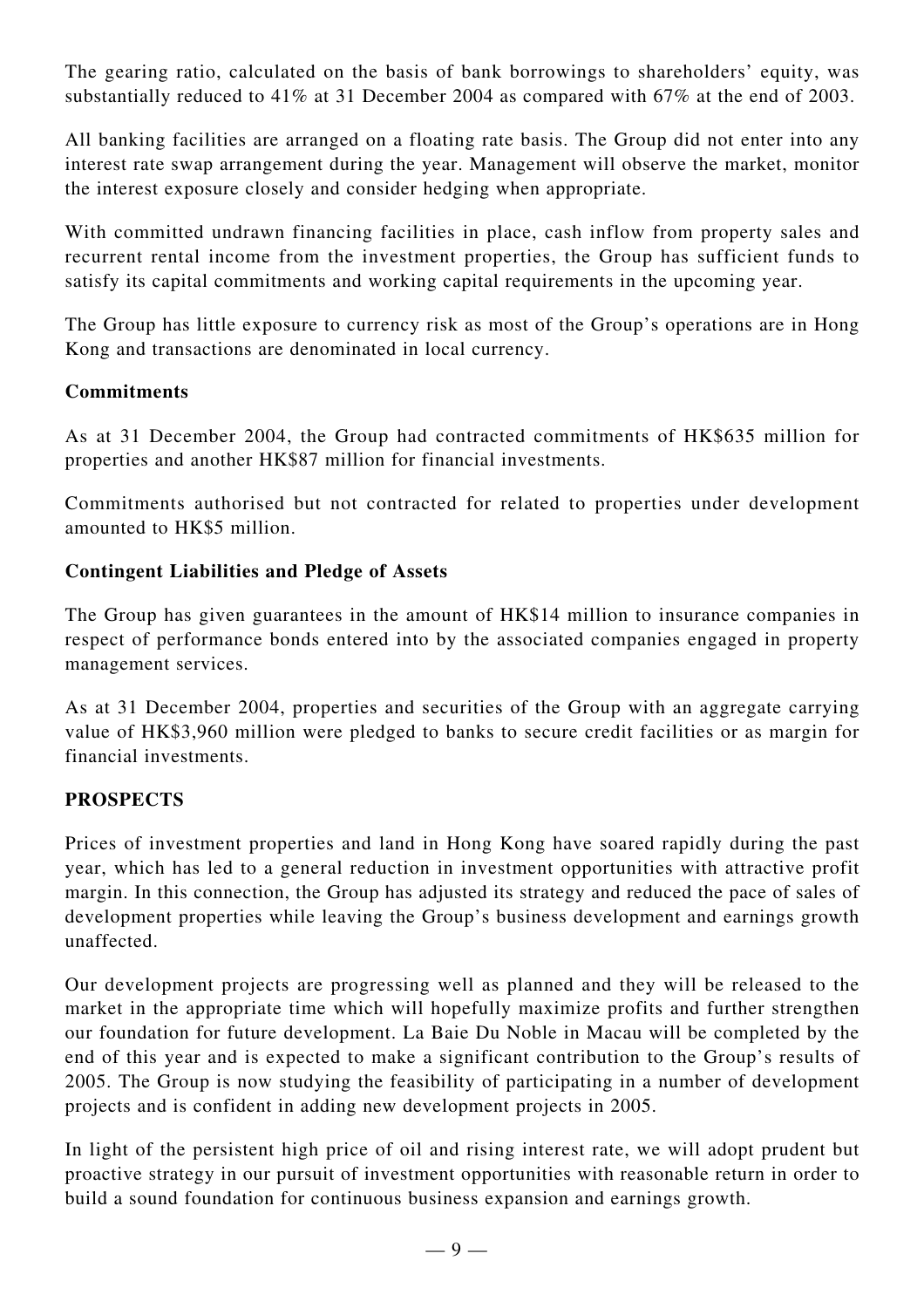### **OTHER INFORMATION**

#### **Staff Remuneration and Training**

The Group (excluding associated companies) employed a total of 155 employees at the end of 2004 (2003: 135 employees). Employee remuneration amounted to approximately HK\$38 million in 2004. The Group ensures that pay levels of employees remain competitive and employees are rewarded based on their performance. The Group operates a share option scheme to provide incentives and rewards to eligible persons, including Directors and employees. Other employee benefits include medical insurance, retirement schemes, in-house training courses as well as subsidies for external education and training programmes.

#### **Audit Committee**

The Audit Committee, comprising four Non-executive Directors a majority of whom are Independent Non-executive Directors, meets at least twice a year to review interim and final results of the Group prior to recommending them to the Board for approval and to discuss matters relating to the effectiveness of the Group's financial reporting process and internal controls. Senior representatives of the auditors and senior executives of the Company are invited to attend the meetings.

#### **Compliance with the Code of Best Practice**

None of the Directors is aware of any information that would reasonably indicate that the Company was not in compliance with the Code of Best Practice, as set out in Appendix 14 of the Listing Rules (before amendments effective 1 January 2005), at any time during the year.

#### **Compliance with the Model Code for Securities Transactions by Directors**

The Company has adopted the Model Code for Securities Transactions by Directors of Listed Issuers (the "Model Code") as set out in Appendix 10 of the Listing Rules. The Company has made specific enquiry of all Directors regarding any non-compliance with the Model Code during the year under review and they have all confirmed that they had fully complied with the required standard set out in the Model Code.

#### **Purchase, Sale or Redemption of the Company's Listed Shares**

There was no purchase, sale or redemption by the Company, or any of its subsidiaries of the Company's listed shares during the year.